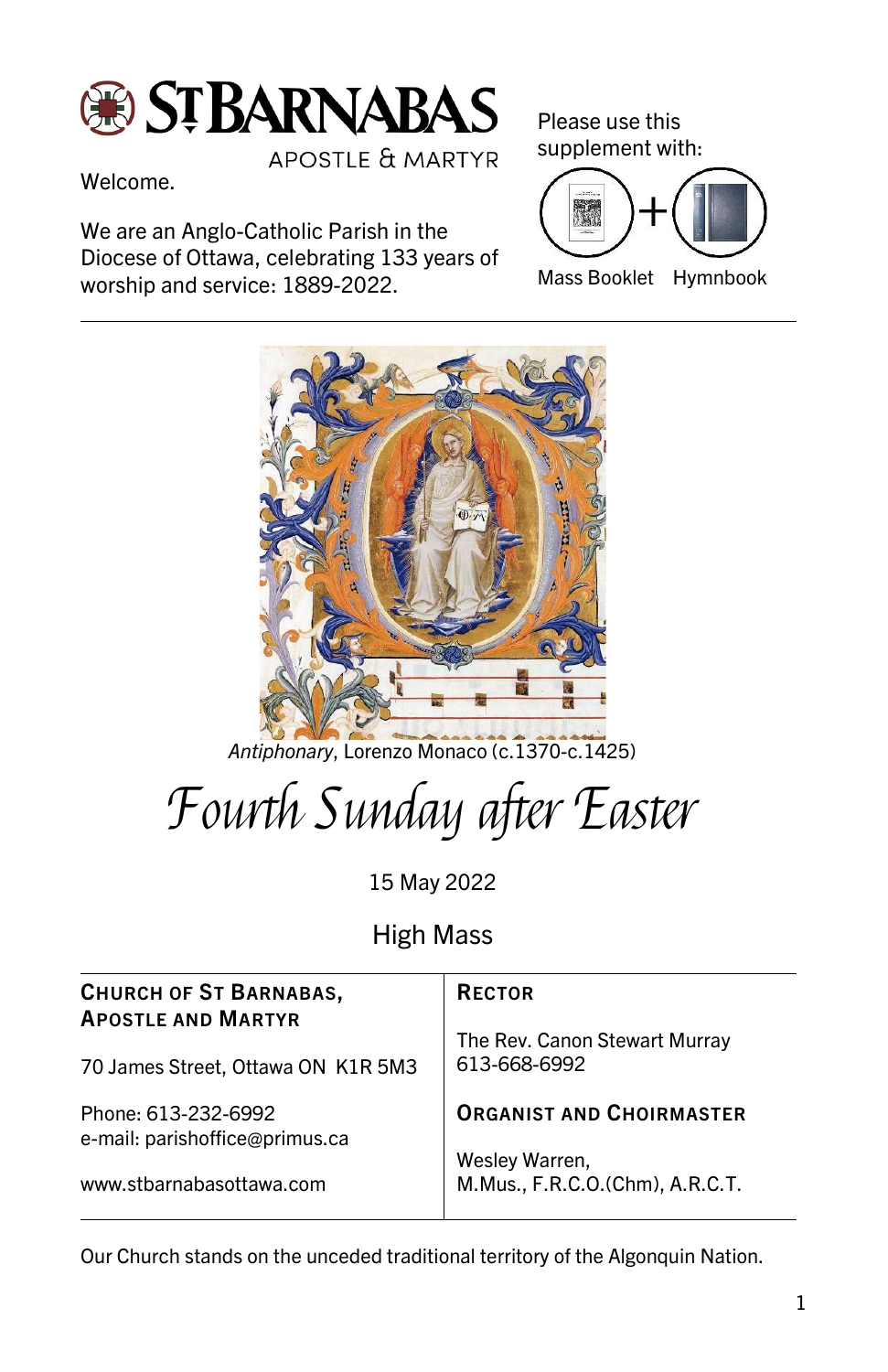Two Voluntaries John Travers (c.1703-1758)

 I. Cornet II. Trumpet

Mass Setting

Mass of St. Barnabas Wesley Warren (b. 1956)

Gloria and Creed **Merbecke** Merbecke Merbecke

# THE GATHERING OF THE COMMUNITY

Opening Hymn

591 Thou art the Way; to thee alone St Magnus

Introit Proper

With a voice of singing declare ye this, and let it be heard, alleluia : utter it even unto the ends of the earth : the Lord hath delivered his people, alleluia, alleluia. Ps. O be joyful in God, all ye lands : sing praises unto the honour of his Name; make his praise to be glorious. Glory be … With a voice of singing ...

| Salutation     | D. L |
|----------------|------|
| Kyrie & Gloria | p.2  |

Collect

Almighty God, your Son Jesus Christ is the way, the truth, and the life. Give us grace to love one another and walk in the way of his commandments, who lives and reigns with you and the Holy Spirit, one God, now and for ever. Amen.

# THE LITURGY OF THE WORD

First Reading

Acts 11:1-18

Now the apostles and the believers who were in Judea heard that the Gentiles had also accepted the word of God. So when Peter went up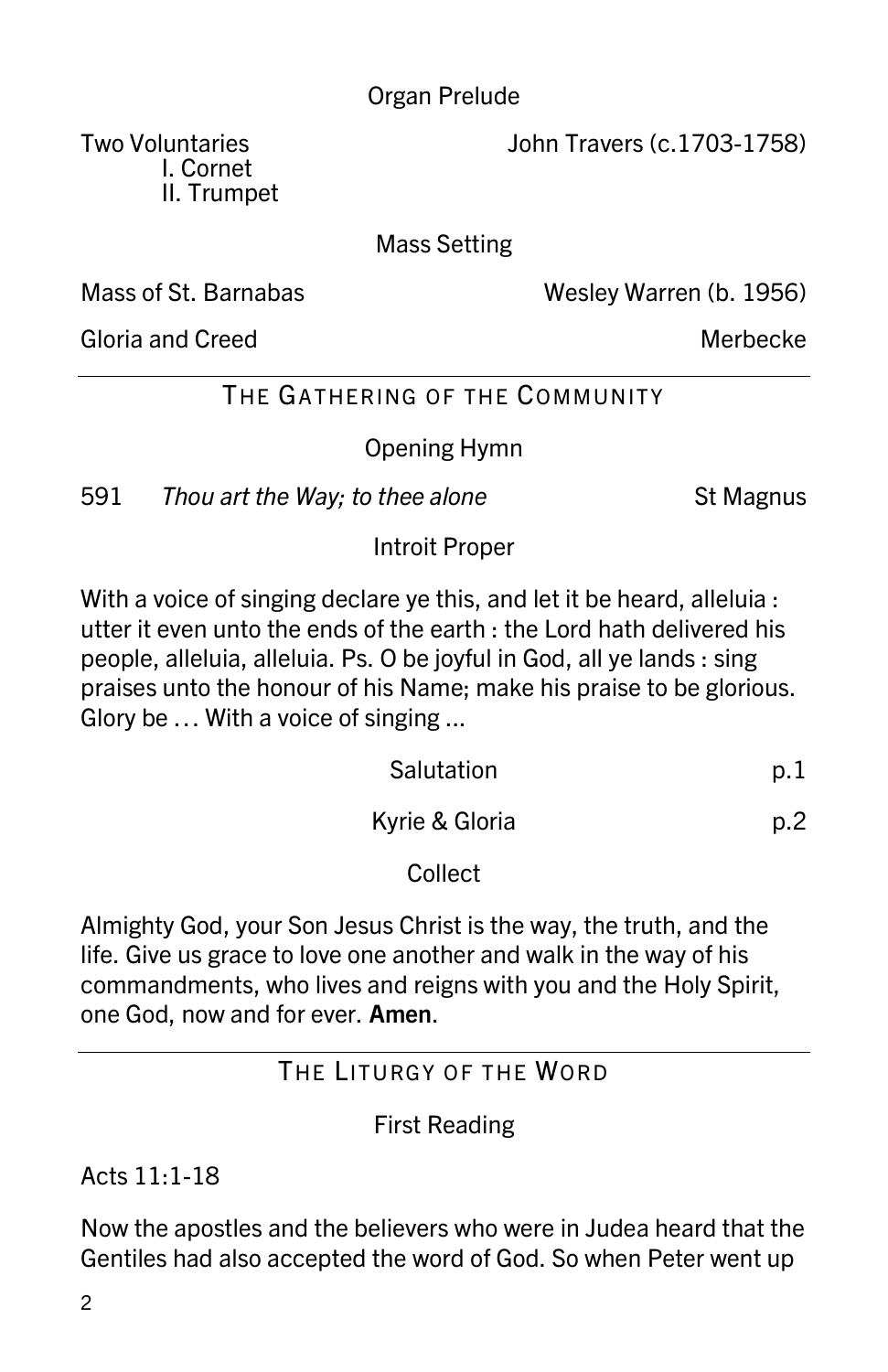to Jerusalem, the circumcised believers criticized him, saying, "Why did you go to uncircumcised men and eat with them?" Then Peter began to explain it to them, step by step, saying, "I was in the city of Joppa praying, and in a trance I saw a vision. There was something like a large sheet coming down from heaven, being lowered by its four corners; and it came close to me. As I looked at it closely I saw four-footed animals, beasts of prey, reptiles, and birds of the air. I also heard a voice saying to me, 'Get up, Peter; kill and eat.' But I replied, 'By no means, Lord; for nothing profane or unclean has ever entered my mouth.' But a second time the voice answered from heaven, 'What God has made clean, you must not call profane.' This happened three times; then everything was pulled up again to heaven. At that very moment three men, sent to me from Caesarea, arrived at the house where we were. The Spirit told me to go with them and not to make a distinction between them and us. These six brothers also accompanied me, and we entered the man's house. He told us how he had seen the angel standing in his house and saying, 'Send to Joppa and bring Simon, who is called Peter; he will give you a message by which you and your entire household will be saved.' And as I began to speak, the Holy Spirit fell upon them just as it had upon us at the beginning. And I remembered the word of the Lord, how he had said, 'John baptized with water, but you will be baptized with the Holy Spirit.' If then God gave them the same gift that he gave us when we believed in the Lord Jesus Christ, who was I that I could hinder God?" When they heard this, they were silenced. And they praised God, saying, "Then God has given even to the Gentiles the repentance that leads to life."

The Word of the Lord Thanks be to God.

#### Psalm 148

#### Laudate Dominum.

O PRAISE the LORD from the heavens: / praise him in the heights. Praise him, all ye angels of his: / praise him, all his host.

Praise him, sun and moon: / praise him, all ye stars of light.

Praise him, all ye heavens, / and ye waters that are above the heavens.

Let them praise the Name of the LORD; / for he commanded and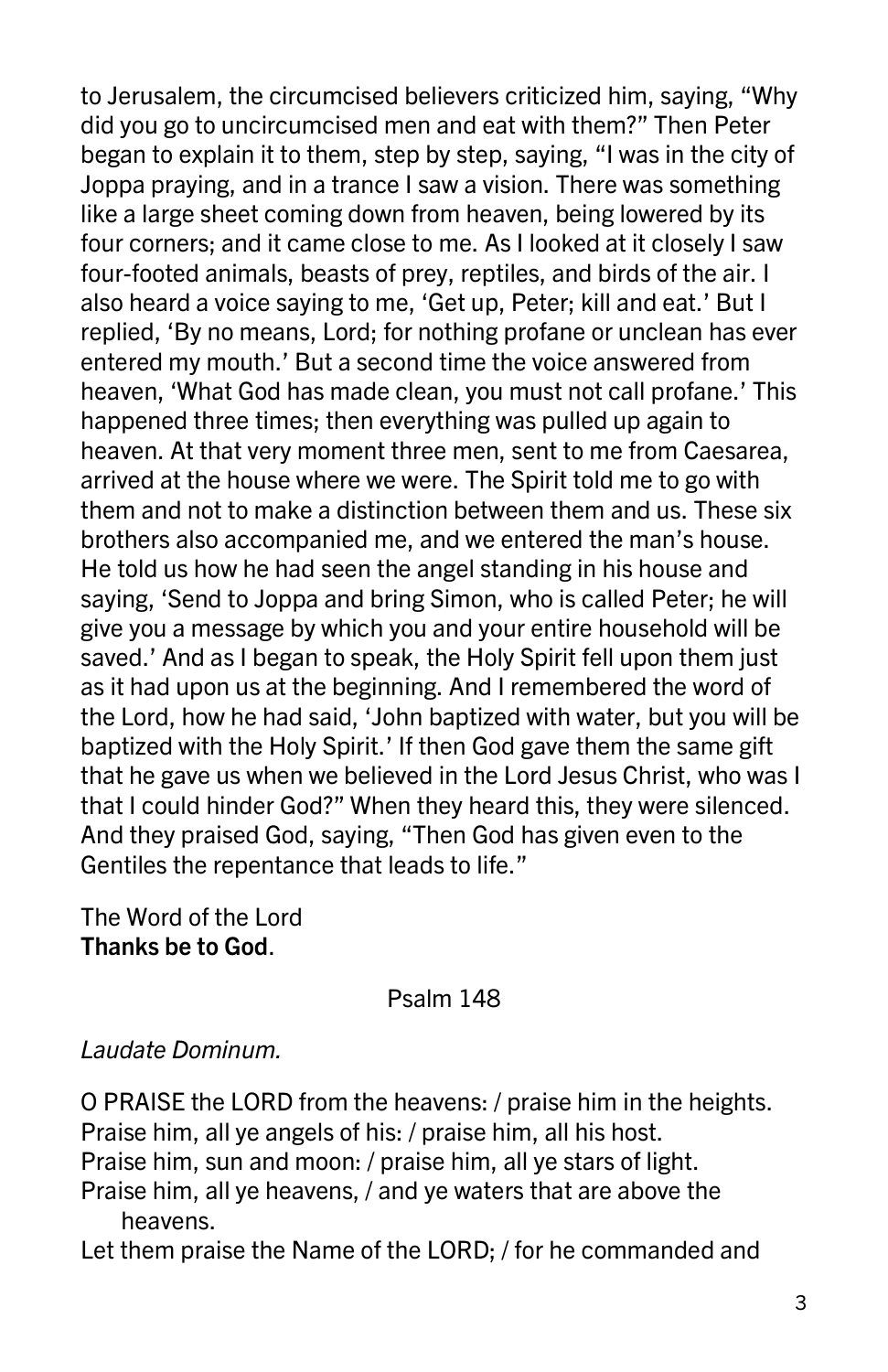they were created.

He hath made them fast for ever and ever: / he hath given them a law which shall not be broken.

PRAISE the LORD from the earth, / ye dragons and all deeps;

Fire and hail, snow and vapour, / wind and storm, fulfilling his word; Mountains and all hills; / fruitful trees and all cedars;

Beasts and all cattle; / creeping things and feathered fowls;

Kings of the earth, and all peoples; / princes and all judges of the world;

Young men and maidens together; / old men and children;

Let them praise the Name of the LORD; / for his Name only is excellent, and his glory above heaven and earth.

He shall exalt the horn of his people; all his saints shall praise him: / even the children of Israel, even the people that serveth him.

## Second Reading

Revelation 21:1-6

Then I saw a new heaven and a new earth; for the first heaven and the first earth had passed away, and the sea was no more. And I saw the holy city, the new Jerusalem, coming down out of heaven from God, prepared as a bride adorned for her husband. And I heard a loud voice from the throne saying, "See, the home of God is among mortals. He will dwell with them; they will be his peoples, and God himself will be with them; he will wipe every tear from their eyes. Death will be no more; mourning and crying and pain will be no more, for the first things have passed away." And the one who was seated on the throne said, "See, I am making all things new." Also he said, "Write this, for these words are trustworthy and true." Then he said to me, "It is done! I am the Alpha and the Omega, the beginning and the end. To the thirsty I will give water as a gift from the spring of the water of life."

The Word of the Lord Thanks be to God.

Gradual Hymn

484 O Holy Spirit, Lord of grace Tallis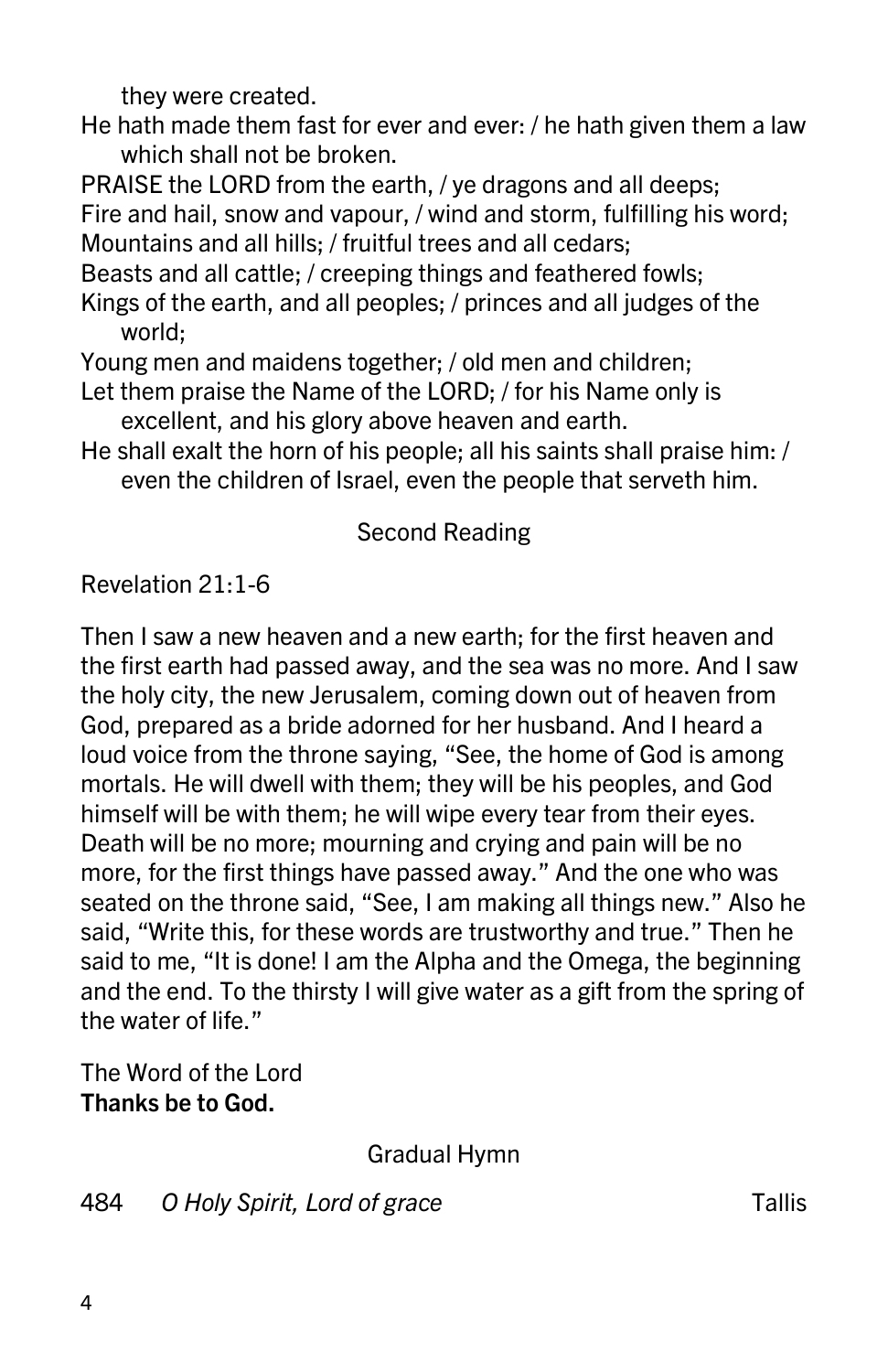#### Gradual Proper

Alleluia. Alleluia. Hitherto have ye asked nothing in my Name : ask, and ye shall receive. Alleluia. W. Christ, being raised from the dead, dieth no more : death hath no more dominion over him. Alleluia.

#### Gospel

John 13:31-35

The Lord be with you.

#### And with thy spirit.

✠ The Holy Gospel is written in the thirteenth chapter of the Gospel according to St John, beginning at the thirty-first verse. Glory be to thee, O Lord.

When he had gone out, Jesus said, "Now the Son of Man has been glorified, and God has been glorified in him. If God has been glorified in him, God will also glorify him in himself and will glorify him at once. Little children, I am with you only a little longer. You will look for me; and as I said to the Jews so now I say to you, 'Where I am going, you cannot come.' I give you a new commandment, that you love one another. Just as I have loved you, you also should love one another. By this everyone will know that you are my disciples, if you have love for one another."

#### The Gospel of the Lord. Praise be to thee, O Christ.

| Sermon<br>Creed                  | <b>Fr Stewart Murray</b><br>p. 5 |
|----------------------------------|----------------------------------|
| Prayers of the People            | p. 6                             |
| <b>Confession and Absolution</b> | pp. 6-8                          |
| <b>Offertory Proper</b>          |                                  |

O praise our God, ye people, and make the voice of his praise to be heard : who holdeth our soul in life, and suffereth not our feet to slip. Praised be God, who hath not cast out my prayer : nor turned his mercy from me, alleluia.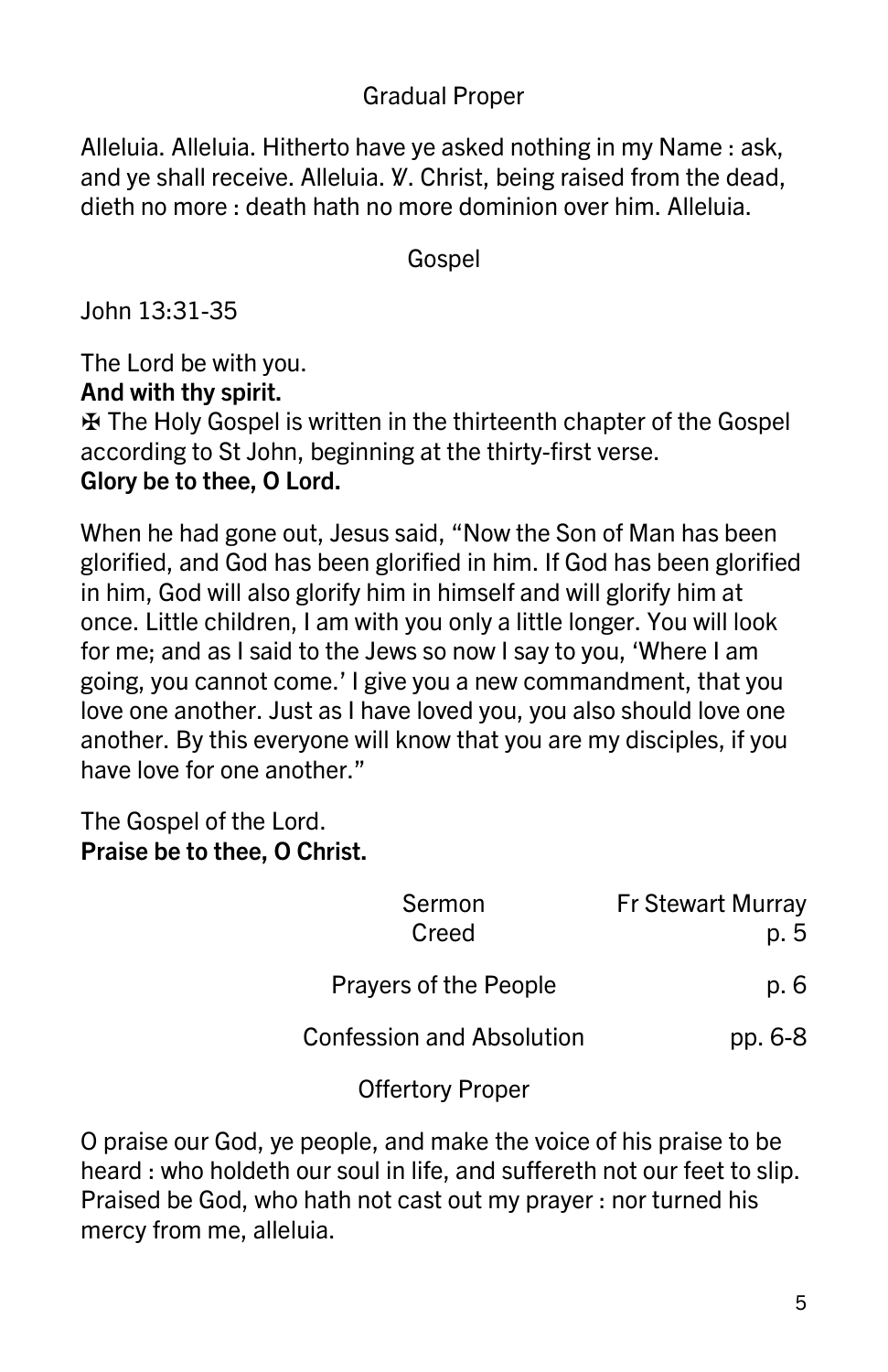#### Offertory Hymn

167 Alleluia! Alleluia! Material Alleluia et al. et al. et al. et al. et al. et al. et al. et al. et al. et al

Prayer over the Gifts

Gracious God, you show us your way and give us your divine life. May everything we do be directed by the knowledge of your truth. We ask this in the name of Jesus Christ the risen Lord. Amen.

| THE CANON OF THE MASS                                                                                                                                                                                                                                                                                                                 |           |
|---------------------------------------------------------------------------------------------------------------------------------------------------------------------------------------------------------------------------------------------------------------------------------------------------------------------------------------|-----------|
| <b>Eucharistic Prayer</b>                                                                                                                                                                                                                                                                                                             | pp. 10-12 |
| <b>Proper Preface</b>                                                                                                                                                                                                                                                                                                                 | p. 10     |
| BUT chiefly are we bound to praise thee for the glorious<br>Resurrection of thy Son Jesus Christ our Lord: for he is the very<br>Paschal Lamb, which was offered for us, and hath taken away the sin<br>of the world; who by his death hath destroyed death, and by his<br>rising to life again hath restored to us everlasting life. |           |

| <b>Sanctus and Benedictus</b> | p. 10 |
|-------------------------------|-------|
| The Lord's Prayer             | p. 15 |
| The Fraction and Pax          | p. 15 |
| Agnus Dei                     | p. 16 |
|                               |       |

Communion Proper

O sing unto the Lord, alleluia : sing unto the Lord, and praise his Name; be telling of his salvation from day to day, alleluia, alleluia.

Music at Communion

Laudate nomen Domini Christopher Tye (c.1505-1572) O come, ye servants of the Lord, and praise his holy name; from early morn to setting sun his might on earth proclaim. His laws are just, and glad the heart; he makes his mercies known: ye princes come, ye people too, and bow before his throne.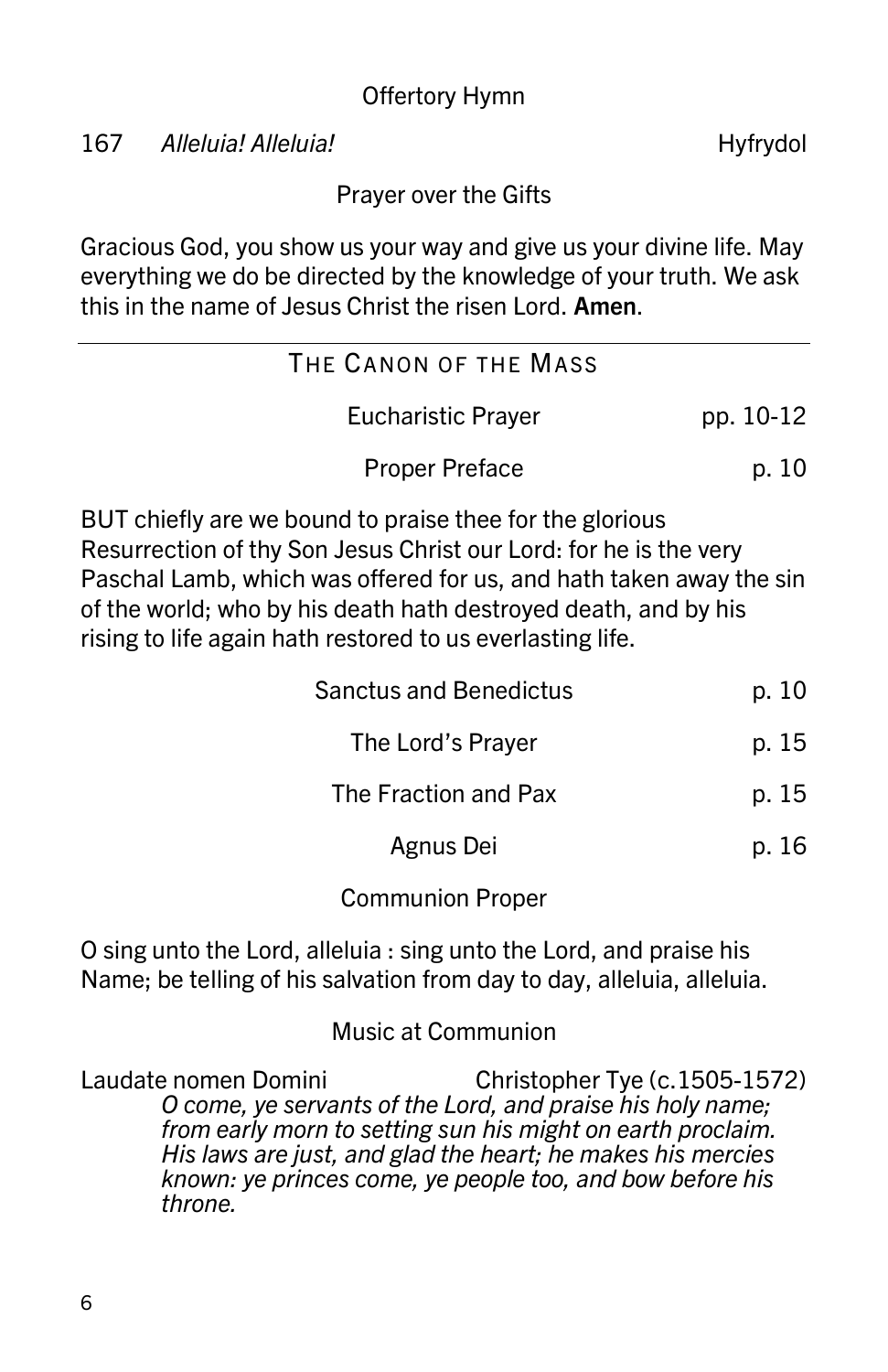#### Prayer after Communion

God of love, in this eucharist we have heard your truth and shared in your life. May we always walk in your way, in the name of Jesus Christ the Lord. Amen.

| <b>Thanksgiving and Dismissal</b>                 | pp.16-18               |
|---------------------------------------------------|------------------------|
| Post-Communion Hymn                               |                        |
| Forth in thy Name, O Lord, I go<br>$(v.1-4)$      | Warrington             |
| Regina Coeli                                      | p. 24                  |
| Organ Postlude                                    |                        |
| Prélude et Toccata sur "Victimae Paschali Laudes" | Denis Bédard (b. 1950) |

Cantor: Elizabeth Brown

## NOTES AND NOTICES

You are cordially invited to join in the Celebration of Her Majesty the Queen's Platinum Jubilee on Sunday June 5<sup>th</sup> at 7pm. The Choir of St. Barnabas will be joined by the Choir of St Matthew's Ottawa for Solemn Evensong to help celebrate this wonderful event. Our guest preacher will be The Rt Rev. Peter Coffin, retired Bishop of Ottawa and former Bishop Ordinary of the Canadian Armed Forces. Music for the service includes:

Zadok the Priest – G.F. Handel Magnificat and Nunc Dimittis in B-flat major – C.V. Stanford Old Hundredth – arr. R. Vaughan Williams Psalm 150 – C.V. Stanford

Due to ongoing Pandemic restrictions, please preregister at parishoffice@primus.ca

The Parish Council meets this Wednesday (May 18) at 7pm.